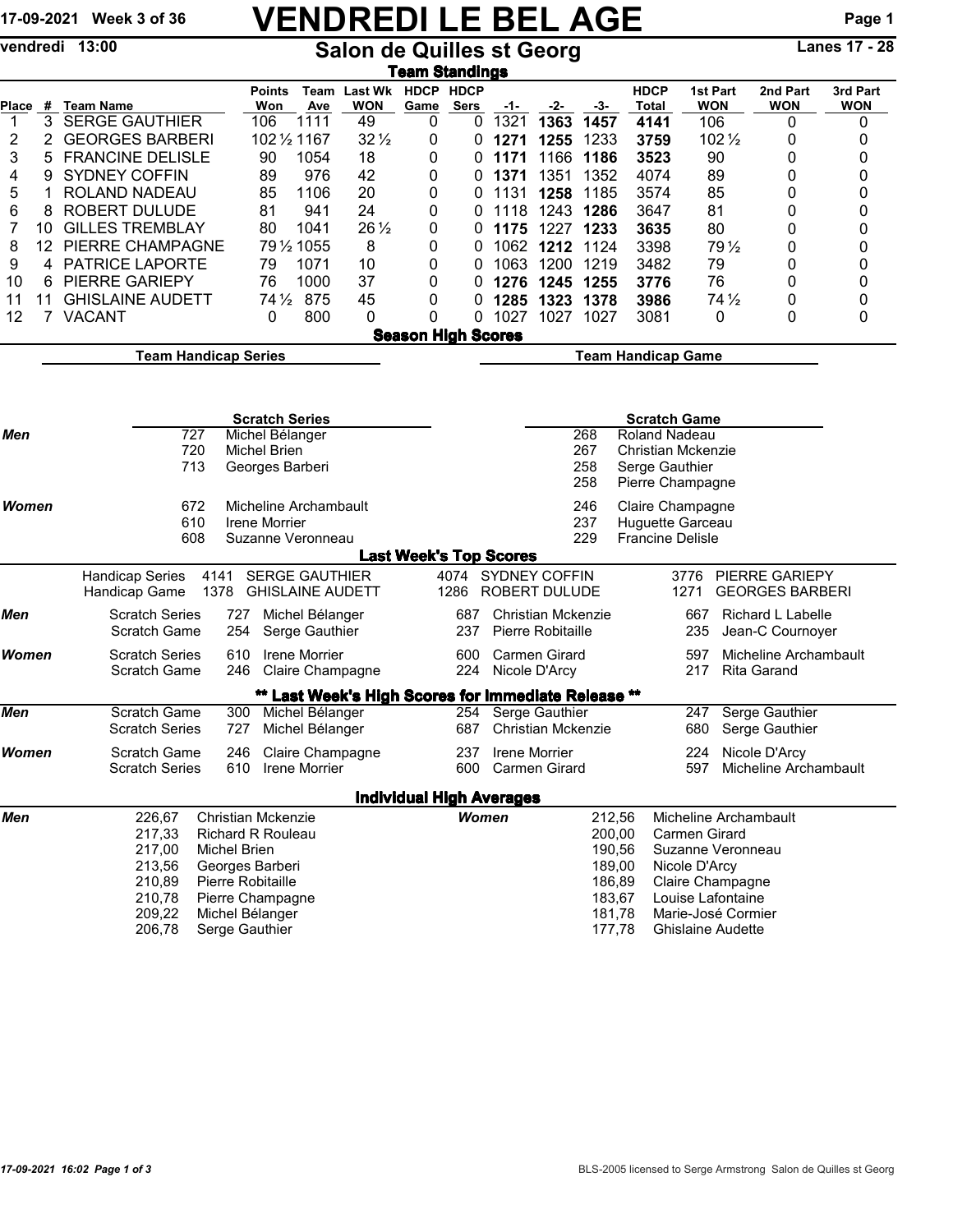|                                                                                                                                                                                                                                                                                                                                                                                                                           | Week 3 of 36             |                 |   | Page 2 |      |             |      |      |      |       |                        |  |
|---------------------------------------------------------------------------------------------------------------------------------------------------------------------------------------------------------------------------------------------------------------------------------------------------------------------------------------------------------------------------------------------------------------------------|--------------------------|-----------------|---|--------|------|-------------|------|------|------|-------|------------------------|--|
| <b>Average List of Regular Team Members</b>                                                                                                                                                                                                                                                                                                                                                                               |                          |                 |   |        |      |             |      |      |      |       |                        |  |
| 17-09-2021<br>图 Men<br><b>Name</b><br><b>Christian Mckenzie</b><br><b>Richard R Rouleau</b><br><b>Michel Brien</b><br>Georges Barberi<br>Pierre Robitaille<br>Pierre Champagne<br>Michel Bélanger<br>Serge Gauthier<br><b>Christian Rheault</b><br><b>Roland Nadeau</b><br><b>Robert Dulude</b><br>André Millette<br>Richard L Labelle<br>Pierre Beaupre<br><b>Bernard Cournoyer</b><br>Auré Boudreau<br>Jean-C Cournoyer |                          |                 |   |        |      |             |      |      |      |       |                        |  |
|                                                                                                                                                                                                                                                                                                                                                                                                                           |                          |                 |   |        | High | High        |      |      |      |       | <b>Weekly Over Ave</b> |  |
|                                                                                                                                                                                                                                                                                                                                                                                                                           |                          | <b>Pins Gms</b> |   | Ave    | Game | <b>Sers</b> | -1-  | -2-  | -3-  | Total | Series Ave +/-         |  |
|                                                                                                                                                                                                                                                                                                                                                                                                                           |                          | 1360            | 6 | 226    | 267  | 687         | 212  | 235  | 240  | 687   | $687 - 672 = 15$       |  |
|                                                                                                                                                                                                                                                                                                                                                                                                                           |                          | 1956            | 9 | 217    | 237  | 692         | 215  | 176  | 207  | 598   | $598 - 678 = -80$      |  |
|                                                                                                                                                                                                                                                                                                                                                                                                                           |                          | 1953            | 9 | 217    | 250  | 720         | 190  | 194  | 205  | 589   | $589 - 681 = -92$      |  |
|                                                                                                                                                                                                                                                                                                                                                                                                                           |                          | 1922            | 9 | 213    | 248  | 713         | 204  | 194  | 180  | 578   | $578 - 672 = -94$      |  |
|                                                                                                                                                                                                                                                                                                                                                                                                                           |                          | 1898            | 9 | 210    | 257  | 672         | 237  | 195  | 214  | 646   | $646 - 624 = 22$       |  |
|                                                                                                                                                                                                                                                                                                                                                                                                                           |                          | 1897            | 9 | 210    | 258  | 680         | 167  | 181  | 211  | 559   | $559 - 669 = -110$     |  |
|                                                                                                                                                                                                                                                                                                                                                                                                                           |                          | 1883            | 9 | 209    | 300  | 727         | 220  | 207  | 300  | 727   | $727 - 576 = 151$      |  |
|                                                                                                                                                                                                                                                                                                                                                                                                                           |                          | 1861            | 9 | 206    | 258  | 680         | 179  | 247  | 254  | 680   | $680 - 588 = 92$       |  |
|                                                                                                                                                                                                                                                                                                                                                                                                                           |                          | 1816            | 9 | 201    | 225  | 654         | 214  | 224  | 216  | 654   | $654 - 579 = 75$       |  |
|                                                                                                                                                                                                                                                                                                                                                                                                                           |                          | 1790            | 9 | 198    | 268  | 646         | 145  | 215  | 176  | 536   | $536 - 627 = -91$      |  |
|                                                                                                                                                                                                                                                                                                                                                                                                                           |                          | 1181            | 6 | 196    | 248  | 658         | a196 | a196 | a196 | 588   | $588 - 588 = 0$        |  |
|                                                                                                                                                                                                                                                                                                                                                                                                                           |                          | 1748            | 9 | 194    | 213  | 593         | 186  | 203  | 184  | 573   | $573 - 585 = -12$      |  |
|                                                                                                                                                                                                                                                                                                                                                                                                                           |                          | 1744            | 9 | 193    | 227  | 667         | 215  | 227  | 225  | 667   | $667 - 537 = 130$      |  |
|                                                                                                                                                                                                                                                                                                                                                                                                                           |                          | 1737            | 9 | 193    | 232  | 614         | 169  | 213  | 232  | 614   | $614 - 561 = 53$       |  |
|                                                                                                                                                                                                                                                                                                                                                                                                                           |                          | 578             | 3 | 192    | 217  | 578         | a192 | a192 | a192 | 576   | $576 - 576 = 0$        |  |
|                                                                                                                                                                                                                                                                                                                                                                                                                           |                          | 1694            | 9 | 188    | 256  | 633         | 201  | 205  | 227  | 633   | $633 - 528 = 105$      |  |
|                                                                                                                                                                                                                                                                                                                                                                                                                           |                          | 1677            | 9 | 186    | 235  | 601         | 190  | 235  | 176  | 601   | $601 - 537 = 64$       |  |
|                                                                                                                                                                                                                                                                                                                                                                                                                           | Jean Nadeau              | 1084            | 6 | 180    | 217  | 605         | 139  | 162  | 178  | 479   | $479 - 603 = -124$     |  |
|                                                                                                                                                                                                                                                                                                                                                                                                                           | Patrice Laporte          | 1586            | 9 | 176    | 237  | 583         | 162  | 115  | 159  | 436   | $436 - 573 = -137$     |  |
|                                                                                                                                                                                                                                                                                                                                                                                                                           | <b>Richard Vallieres</b> | 1582            | 9 | 175    | 210  | 566         | 180  | 176  | 210  | 566   | $566 - 507 = 59$       |  |
|                                                                                                                                                                                                                                                                                                                                                                                                                           | <b>Robert Lanctot</b>    | 1580            | 9 | 175    | 239  | 614         | 186  | 195  | 169  | 550   | $550 - 513 = 37$       |  |
|                                                                                                                                                                                                                                                                                                                                                                                                                           | Sydney Coffin            | 1573            | 9 | 174    | 236  | 627         | 174  | 190  | 150  | 514   | $514 - 528 = -14$      |  |
|                                                                                                                                                                                                                                                                                                                                                                                                                           | Gilles Tremblay          | 1557            | 9 | 173    | 209  | 562         | 200  | 153  | 158  | 511   | $511 - 522 = -11$      |  |
|                                                                                                                                                                                                                                                                                                                                                                                                                           | Claude Dion              | 1536            | 9 | 170    | 204  | 540         | 160  | 195  | 185  | 540   | $540 - 498 = 42$       |  |
|                                                                                                                                                                                                                                                                                                                                                                                                                           | Yvon Mongeau             | 985             | 6 | 164    | 186  | 496         | a164 | a164 | a164 | 492   | $492 - 492 = 0$        |  |
|                                                                                                                                                                                                                                                                                                                                                                                                                           | Claude Gagnon            | 1461            | 9 | 162    | 227  | 565         | 97   | 181  | 150  | 428   | $428 - 516 = -88$      |  |
|                                                                                                                                                                                                                                                                                                                                                                                                                           | Marc Leclerc             | 1415            | 9 | 157    | 203  | 563         | 181  | 154  | 134  | 469   | 469 - 471 = -2         |  |

Rene Lajoie 1385 9 153 188 531 132 150 98 380 380 - 501 = -121 Yvan Marsan 1363 9 151 205 519 107 148 151 406 406 - 477 = -71

Richard Duffault 874 6 145 175 448 a145 a145 a145 435 435 - 435 = 0 Jean-Louis Lacasse 753 6 125 167 441 167 157 117 441 441 - 312 = 129

Pierre Gariepy 863 9 95 133 313 77 123 105 305 305 - 279 = 26 Vacant 150 3 50 50 150 50 50 50 150 150 - 150 = 0

1313 9 145 175 480 101 164 138 403 403 453 = -50<br>874 6 145 175 448 a145 a145 a145 435 435 - 435 = 0

## Jean Dupuis 0 0 bk223 0 0 a223 a223 a223 669 669 - 669 = 0 " *Women*

John Bridgman 1057 9<br>
Pierre Gariepy 1863 9

|                         |                 |   |     | High | High        |      |      |      |       | <b>Weekly Over Ave</b> |
|-------------------------|-----------------|---|-----|------|-------------|------|------|------|-------|------------------------|
| <b>Name</b>             | <b>Pins Gms</b> |   | Ave | Game | <b>Sers</b> | -1-  | -2-  | -3-  | Total | Series Ave +/-         |
| Micheline Archambault   | 1913            | 9 | 212 | 252  | 672         | 213  | 163  | 221  | 597   | $597 - 657 = -60$      |
| Carmen Girard           | 600             | 3 | 200 | 217  | 600         | 217  | 182  | 201  | 600   | $600 - 624 = -24$      |
| Suzanne Veronneau       | 1715            | 9 | 190 | 235  | 608         | 168  | 197  | 176  | 541   | $541 - 585 = -44$      |
| Nicole D'Arcy           | 1701            | 9 | 189 | 224  | 599         | 131  | 224  | 194  | 549   | $549 - 576 = -27$      |
| Claire Champagne        | 1682            | 9 | 186 | 246  | 583         | 184  | 246  | 130  | 560   | $560 - 561 = -1$       |
| Louise Lafontaine       | 1653            | 9 | 183 | 225  | 606         | 195  | 154  | 203  | 552   | $552 - 549 = 3$        |
| Marie-José Cormier      | 1636            | 9 | 181 | 214  | 575         | 187  | 158  | 172  | 517   | $517 - 558 = -41$      |
| Ghislaine Audette       | 1600            | 9 | 177 | 211  | 558         | 187  | 211  | 150  | 548   | $548 - 525 = 23$       |
| Irene Morrier           | 1537            | 9 | 170 | 237  | 610         | 183  | 190  | 237  | 610   | $610 - 462 = 148$      |
| <b>Francine Delisle</b> | 1536            | 9 | 170 | 229  | 585         | 166  | 179  | 135  | 480   | $480 - 528 = -48$      |
| Ginette Lavigne         | 983             | 6 | 163 | 180  | 506         | 171  | 145  | 161  | 477   | $477 - 504 = -27$      |
| Nicole Lafreniere       | 1458            | 9 | 162 | 202  | 574         | 185  | 187  | 202  | 574   | $574 - 441 = 133$      |
| Pierrette Rouleau       | 1442            | 9 | 160 | 203  | 562         | 203  | 178  | 181  | 562   | $562 - 438 = 124$      |
| Sylvie Poissant         | 1412            | 9 | 156 | 194  | 505         | 180  | 121  | 137  | 438   | $438 - 486 = -48$      |
| Huguette Garceau        | 1397            | 9 | 155 | 237  | 558         | 148  | 158  | 173  | 479   | $479 - 459 = 20$       |
| Denise Lanctot          | 1387            | 9 | 154 | 222  | 543         | 94   | 136  | 144  | 374   | $374 - 504 = -130$     |
| Francine Lajoie         | 1374            | 9 | 152 | 186  | 494         | 121  | 136  | 156  | 413   | $413 - 480 = -67$      |
| Nicole Gagnon           | 1358            | 9 | 150 | 210  | 551         | 86   | 164  | 172  | 422   | $422 - 468 = -46$      |
| Carol Bouchard          | 1343            | 9 | 149 | 174  | 473         | 137  | 162  | 174  | 473   | $473 - 435 = 38$       |
| Elaine McKenzie         | 862             | 6 | 143 | 198  | 448         | 85   | 198  | 165  | 448   | $448 - 414 = 34$       |
| <b>Annette Gariepy</b>  | 1272            | 9 | 141 | 181  | 490         | 118  | 128  | 141  | 387   | $387 - 441 = -54$      |
| Monique Mignac          | 1256            | 9 | 139 | 157  | 449         | 147  | 149  | 152  | 448   | $448 - 402 = 46$       |
| <b>Rita Garand</b>      | 1237            | 9 | 137 | 217  | 501         | 145  | 139  | 217  | 501   | $501 - 366 = 135$      |
| Thérèse Turcot          | 811             | 6 | 135 | 159  | 426         | a135 | a135 | a135 | 405   | $405 - 405 = 0$        |

 $627 - 627 = 0$